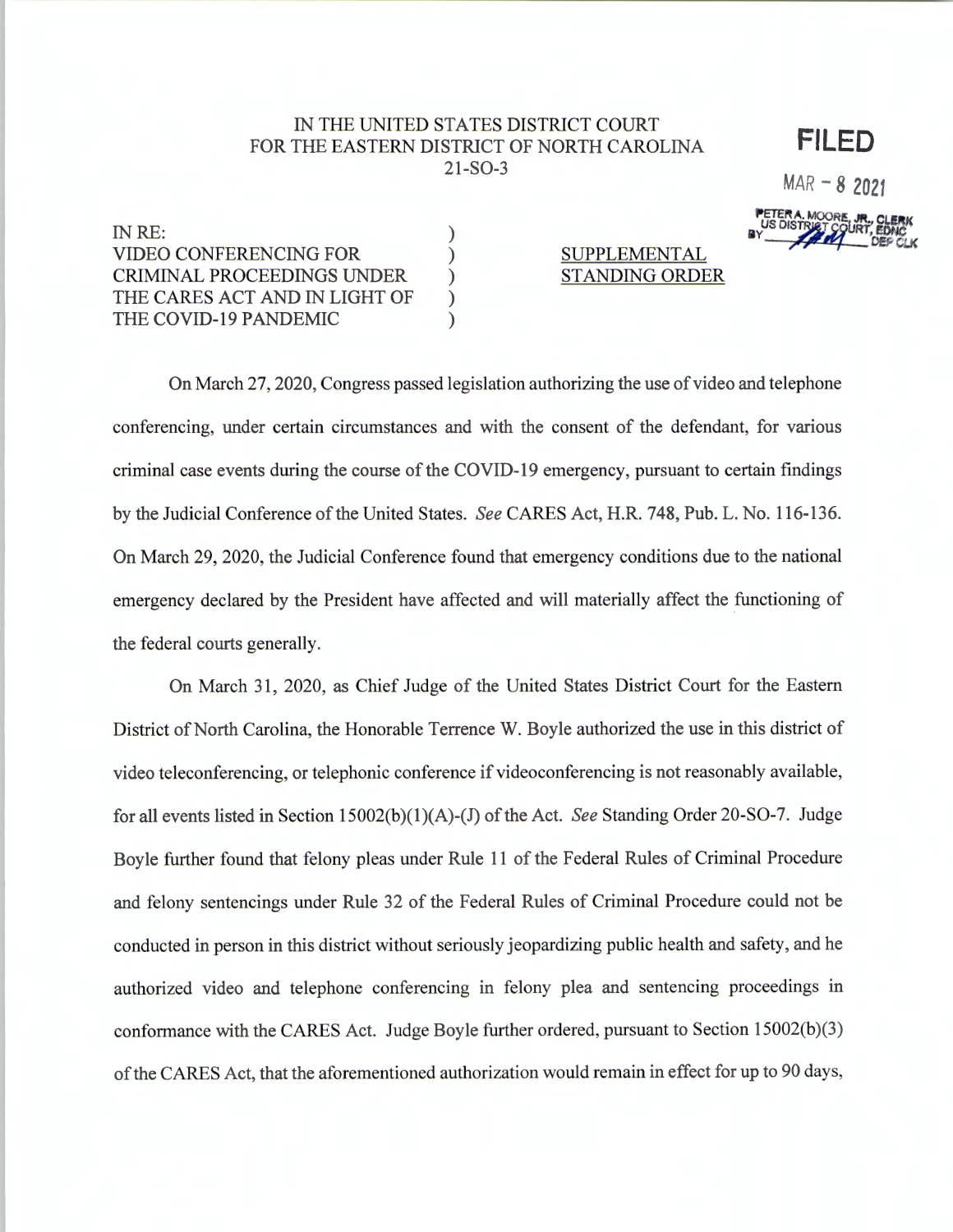or June 29, 2020, and if emergency conditions continued to exist, the judge would determine whether the authorization would be extended.

On June 29, 2020, Judge Boyle extended the authorization for conducting video and telephone conference proceedings for all events listed in Section  $15002(b)(1)(A)-(J)$  with the consent of the defendant or juvenile. *See* Standing Order 20-SO-9. On July 13, 2020, based on changed circumstances in this district, Judge Boyle further found that felony pleas under Rule 11 of the Federal Rules of Criminal Procedure and felony sentencings under Rule 32 of the Federal Rules of Criminal Procedure could not in some cases in this district be conducted in person without seriously jeopardizing public health and safety. *See* Revised Standing Order 20-SO-9-1. Accordingly, Judge Boyle extended the authorization for conducting video and telephone conference proceedings in felony plea and sentencing proceedings in accordance with the CARES Act. *Id.* Judge Boyle ordered that the extended authorization would remain in effect for up to 90 days from June 29, 2020, and if emergency conditions continued to exist, he would determine whether the authorization would be extended.

Thereafter, on September 17, 2020 and, again, on December 8, 2020, Judge Boyle extended the authorization for conducting video and telephone conference proceedings for all events listed in Section 15002(b)(l)(A)-(J) of the Act with the consent of the defendant or juvenile. *See*  Standing Orders 20-SO-11, 20-SO-13. He also extended the authorization for conducting video and teleconference proceedings in felony plea and sentencing proceedings in accordance with the CARES Act. *Id.* Judge Boyle ordered that the extended authorization would remain in effect for up to 90 days from the date of the order, unless emergency conditions ceased to exist or he otherwise terminated the authorization; if emergency conditions continued to exist, the judge would determine whether the authorization would be extended. *Id.*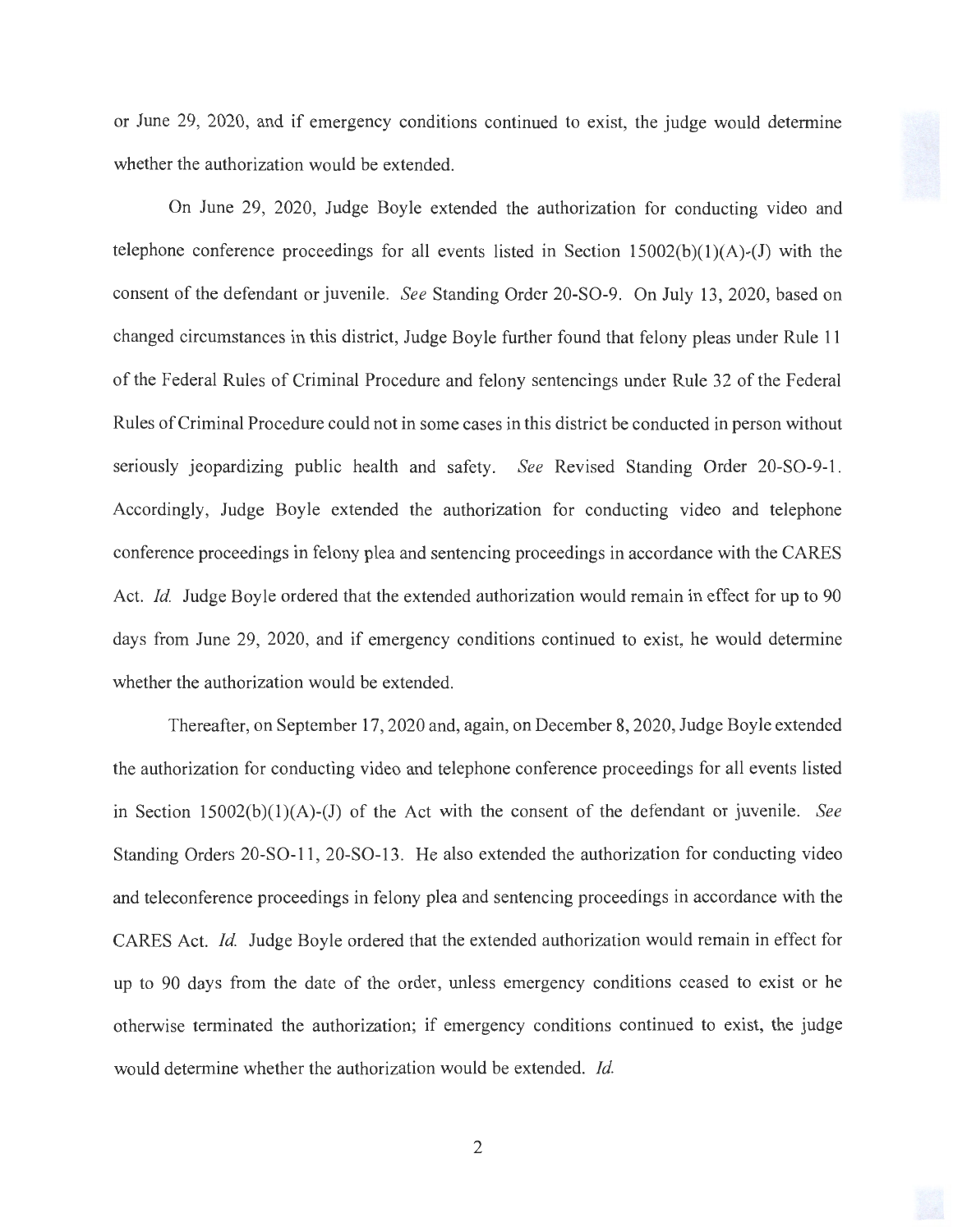On February 24, 2021 , President Biden issued a Notice on the Continuation of the National Emergency Concerning the Coronavirus Disease 2019 (COVID-19) Pandemic, stating "the national emergency declared on March 13, 2020, and beginning March 1, 2020, must continue in effect beyond March 1, 2021." Concurrently, the Judicial Conference finding remains in effect. In addition, there are currently at least 879,825 confirmed cases of COVID-19 within the State of North Carolina. Due to the impact of the COVID-19 pandemic, the court is at times unable to use some of its locations. As a result, emergency conditions due to the COVID-19 virus have affected and will continue to materially affect the functioning of the courts within this judicial district. Accordingly, pursuant to Section 15002(b)(1) of the CARES Act, I hereby extend the authorization for the use in this district of video teleconferencing, or telephonic conference if videoconferencing is not reasonably available, for all events listed in Section  $15002(b)(1)$ . Such proceedings may be conducted via video or telephone conference only with the consent of the defendant or juvenile after consultation with counsel.

Pursuant to Section  $15002(b)(2)$  of the CARES Act, I further find that felony pleas under Rule 11 of the Federal Rules of Criminal Procedure and felony sentencings under Rule 32 of the Federal Rules of Criminal Procedure cannot in some cases in this district be conducted in person without seriously jeopardizing public health and safety. Accordingly, if a judge in an individual case finds for specific reasons that a felony plea or sentencing in that case cannot be further delayed without serious harm to the interests of justice, the judge may, with the consent of the defendant after consultation with counsel, use video conferencing, or teleconferencing if video conferencing is not reasonably available, for the felony plea or sentencing in that case. Judges may also use this authority for equivalent events in juvenile cases as described in Section  $15002(b)(2)(B)$ .